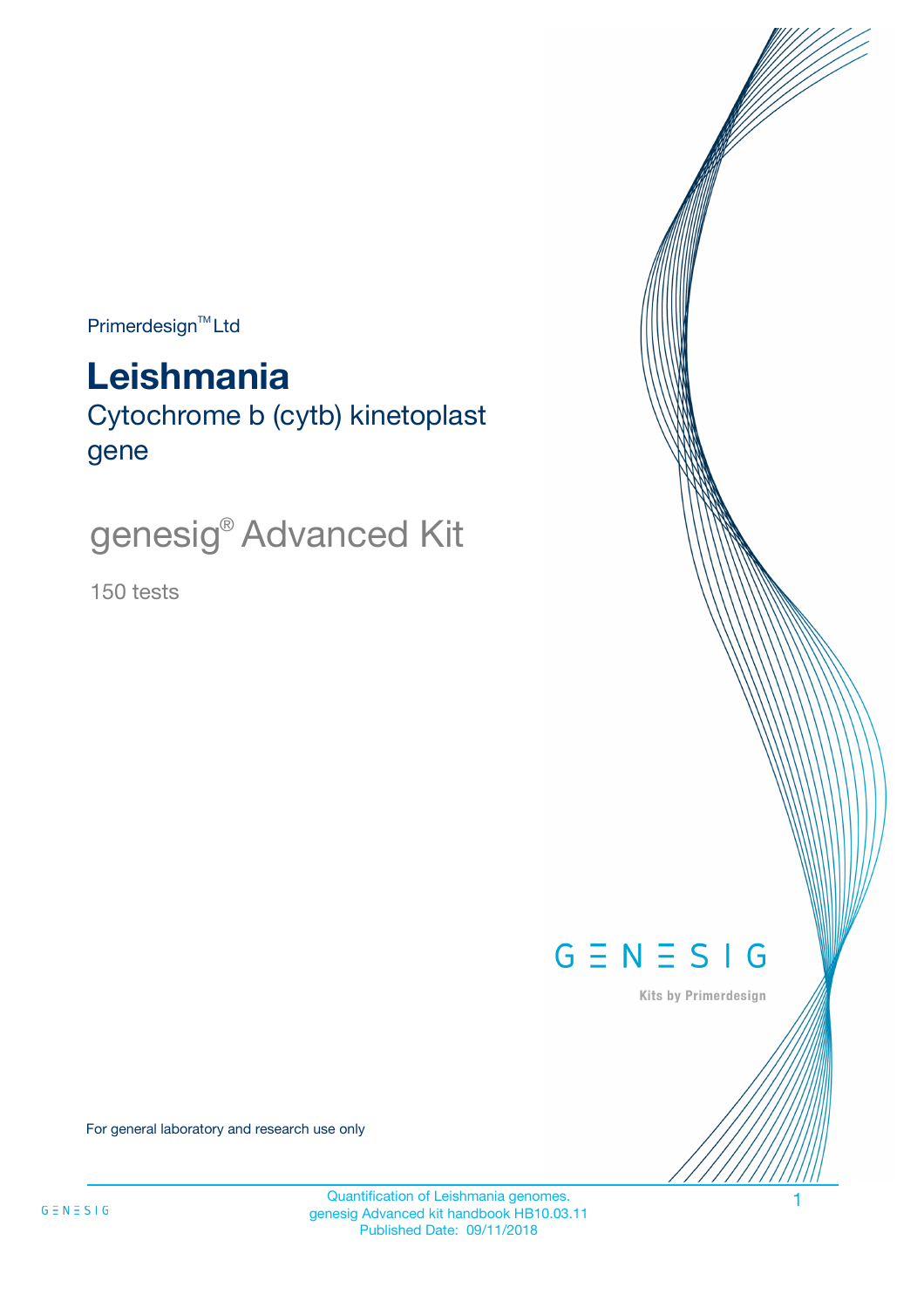# Introduction to Leishmania

Leishmania speices are the causative agent of leishmaniasis, commonly infecting hyraxes, canids, rodents and humans. Leishmania are transmitted by the bite of a Phlebotomine sandfly. In humans there are over 20 different Leischmania species that have affected populations in around 88 countries globally, with an estimated 1–2 million new cases occurring every year. Its lifecycle encompasses two morphological states; the promastigote which is a motile flagellate that is approximately 10-20  $\mu$ m in length and the the amastigote which is spheroid to ovoid in shape and approximately 2.5- 5.0 um in length. They have a double stranded, linear DNA genome of approximately 32.8 Mb comprising 36 chromosomes.

There are two hosts in Leishmania's protozoan lifecycle. The intermediate host is the female sand-fly. In the mid-gut of the sand-fly, the parasite is a promastigote that reproduces asexually and moves to the pharynx. From here it is expelled into the skin of a vertebrate host when bitten. The parasite is initially phagocytosed before spreading to blood and tissue cells of the host. Once within the host cell, the flagellum is lost and the parasite, in its amastigote form, replicates by binary fission. The host cell eventually bursts and the parasites are released to infect other cells throughout the body.

There are different forms of leishmaniasis. The first one is the cutaneous leishmaniasis that can be identified by the large number of skin ulcers it produces within few weeks of being bitten by female sandflies. These ulcers are noticeably present on the exposed part of the body such as the face, arms and legs and on healing leave disabling scars. Patients suffering from this disease tend to develop secondary infections that can potentially be fatal. L. tropica and L. aethiopica are two of the major species that causecutanious leishmaniasis. The second form is visceral leishmaniasis that causes fever, darkening of the skin and infection or swelling of the lymph nodes, liver and spleen as the parasite spreads. Immunosuppressed or immunocompromised individuals are especially at risk from this disease while malnutrition has also been shown to be a risk factor. Visceral leishmaniasis is caused exclusively by species of the L. donovani complex (L. donovani, L. infantum syn. L. Chagasi), is a progressive disease and if untreated, the mortality rate can be between 75 and 100%.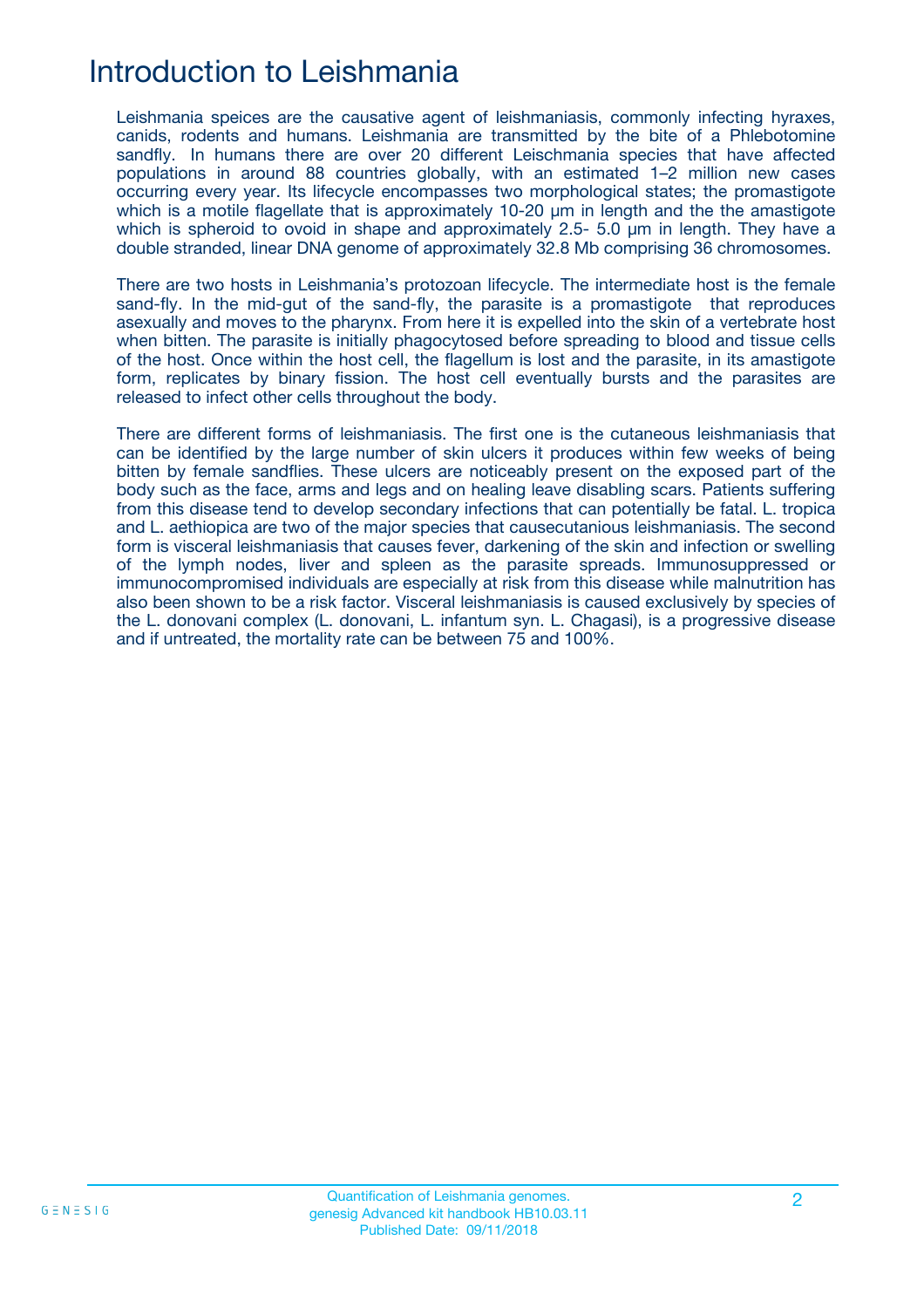# **Specificity**

The Primerdesign genesig Kit for Leishmania (Leishmania) genomes is designed for the in vitro quantification of Leishmania genomes. The kit is designed to have a broad detection profile. Specifically, the primers represent 100% homology with over 95% of the NCBI database reference sequences available at the time of design.

The dynamics of genetic variation means that new sequence information may become available after the initial design. Primerdesign periodically reviews the detection profiles of our kits and when required releases new versions.

Our kit for Leishmania has been designed for the specific and exclusive in vitro quantification of a subset of species within this subgenus. The primers and probe sequences in this kit have 100% homology with over 95% of reference sequences for the following species; L. infantum, L.donovani, L.tropica, L.killicki and L.aethiopic based on a comprehensive bioinformatics analysis.

If you require further information, or have a specific question about the detection profile of this kit then please send an e.mail to enquiry@primerdesign.co.uk and our bioinformatics team will answer your question.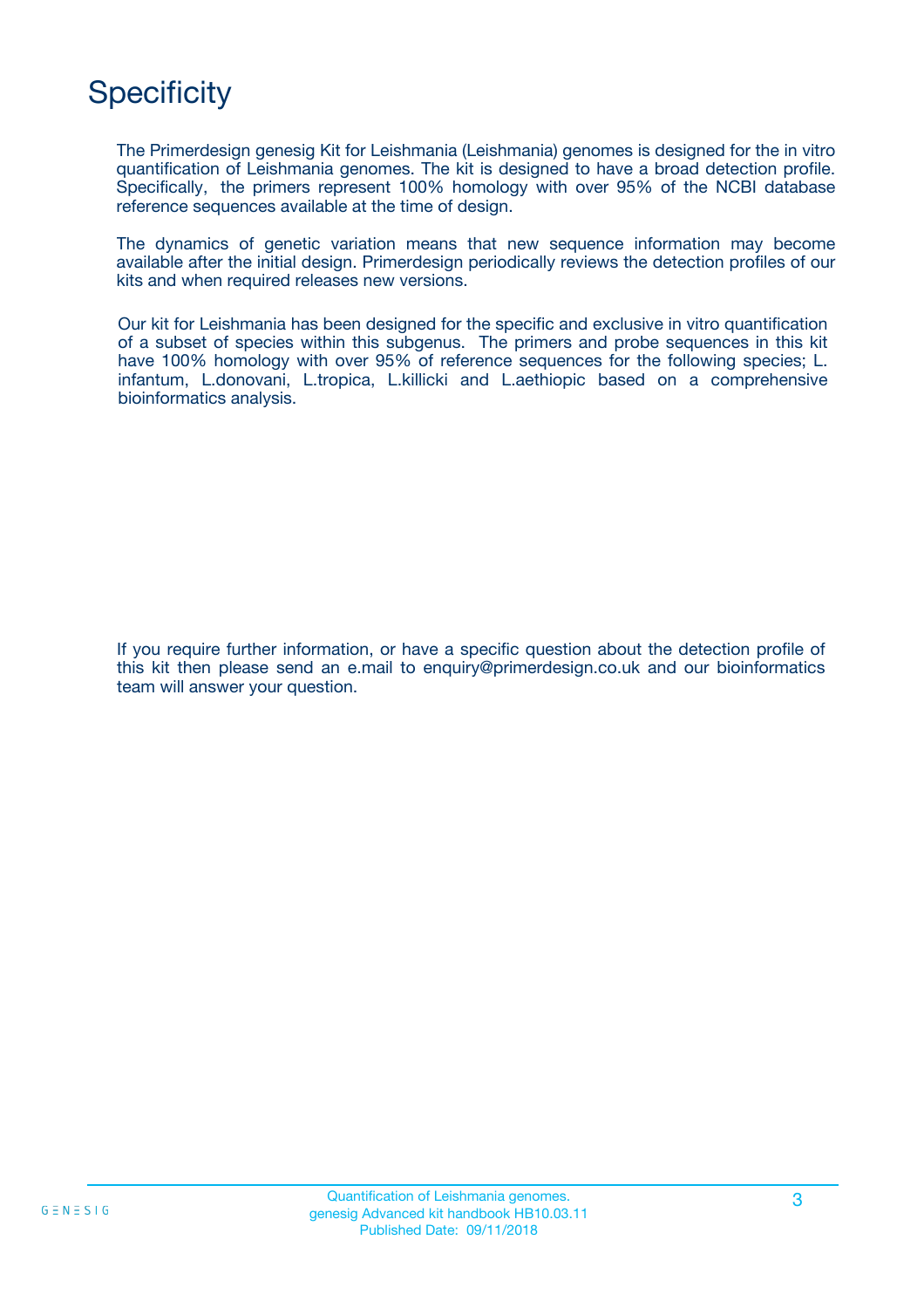# Kit contents

- **Leishmania specific primer/probe mix (150 reactions BROWN)** FAM labelled
- **Leishmania positive control template (for Standard curve RED)**
- **Internal extraction control primer/probe mix (150 reactions BROWN)** VIC labelled as standard
- **Internal extraction control DNA (150 reactions BLUE)**
- **Endogenous control primer/probe mix (150 reactions BROWN)** FAM labelled
- **RNase/DNase free water (WHITE)** for resuspension of primer/probe mixes
- **Template preparation buffer (YELLOW)** for resuspension of internal control template, positive control template and standard curve preparation

## Reagents and equipment to be supplied by the user

#### **Real-time PCR Instrument**

#### **Extraction kit**

This kit is recommended for use with genesig Easy DNA/RNA extraction kit. However, it is designed to work well with all processes that yield high quality RNA and DNA with minimal PCR inhibitors.

#### **oasig**TM **lyophilised or Precision**®**PLUS 2X qPCR Master Mix**

This kit is intended for use with oasig or PrecisionPLUS2X qPCR Master Mix.

**Pipettors and Tips**

**Vortex and centrifuge**

#### **Thin walled 1.5 ml PCR reaction tubes**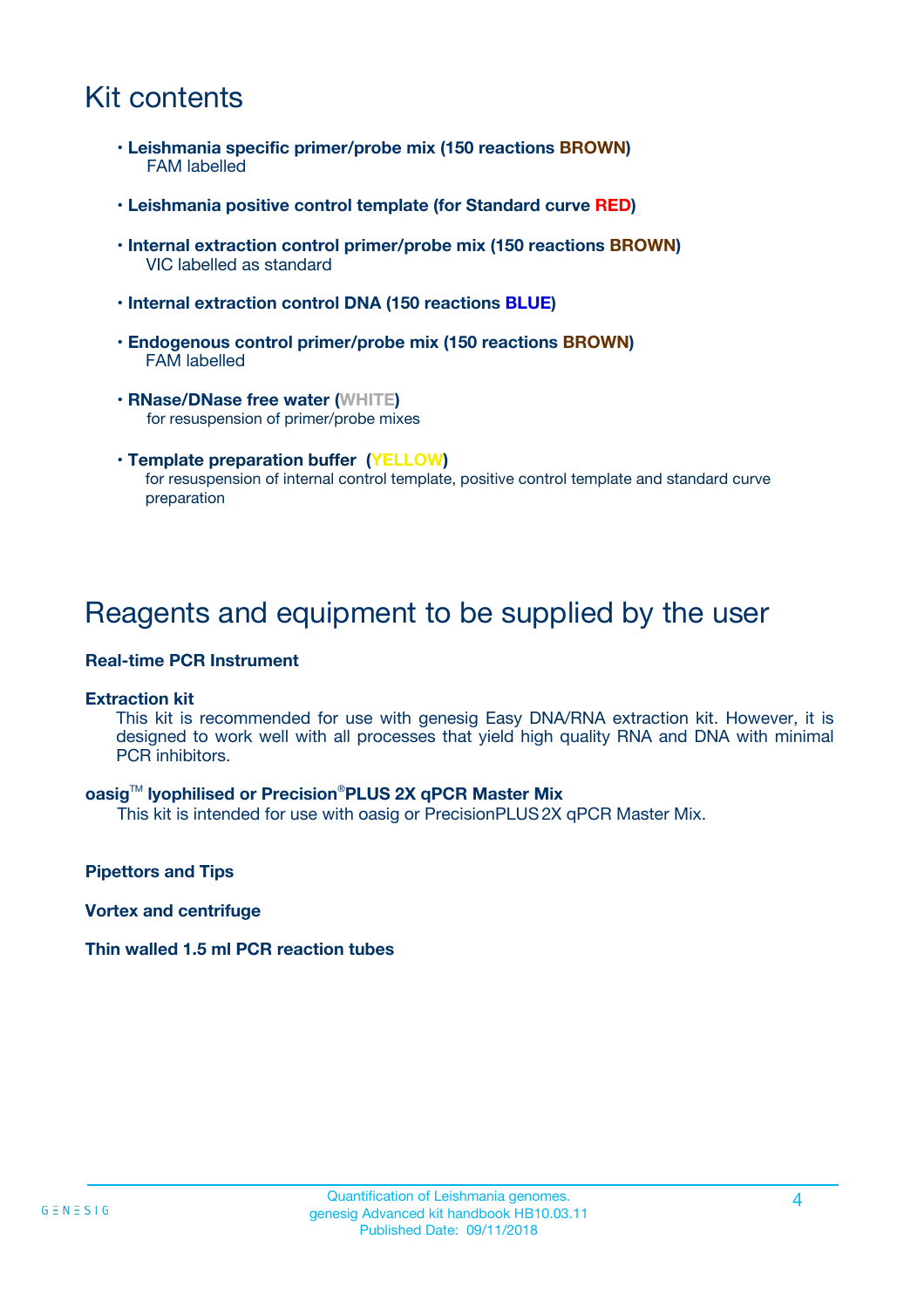### Kit storage and stability

This kit is stable at room temperature but should be stored at -20ºC on arrival. Once the lyophilised components have been resuspended they should not be exposed to temperatures above -20°C for longer than 30 minutes at a time and unnecessary repeated freeze/thawing should be avoided. The kit is stable for six months from the date of resuspension under these circumstances.

If a standard curve dilution series is prepared this can be stored frozen for an extended period. If you see any degradation in this serial dilution a fresh standard curve can be prepared from the positive control.

Primerdesign does not recommend using the kit after the expiry date stated on the pack.

### Suitable sample material

All kinds of sample material suited for PCR amplification can be used. Please ensure the samples are suitable in terms of purity, concentration, and DNA integrity (An internal PCR control is supplied to test for non specific PCR inhibitors). Always run at least one negative control with the samples. To prepare a negative-control, replace the template DNA sample with RNase/DNase free water.

### Dynamic range of test

Under optimal PCR conditions genesig Leishmania detection kits have very high priming efficiencies of >95% and can detect less than 100 copies of target template.

# Notices and disclaimers

This product is developed, designed and sold for research purposes only. It is not intended for human diagnostic or drug purposes or to be administered to humans unless clearly expressed for that purpose by the Food and Drug Administration in the USA or the appropriate regulatory authorities in the country of use. During the warranty period Primerdesign genesig detection kits allow precise and reproducible data recovery combined with excellent sensitivity. For data obtained by violation to the general GLP guidelines and the manufacturer's recommendations the right to claim under guarantee is expired. PCR is a proprietary technology covered by several US and foreign patents. These patents are owned by Roche Molecular Systems Inc. and have been sub-licensed by PE Corporation in certain fields. Depending on your specific application you may need a license from Roche or PE to practice PCR. Additional information on purchasing licenses to practice the PCR process may be obtained by contacting the Director of Licensing at Roche Molecular Systems, 1145 Atlantic Avenue, Alameda, CA 94501 or Applied Biosystems business group of the Applera Corporation, 850 Lincoln Centre Drive, Foster City, CA 94404. In addition, the 5' nuclease assay and other homogeneous amplification methods used in connection with the PCR process may be covered by U.S. Patents 5,210,015 and 5,487,972, owned by Roche Molecular Systems, Inc, and by U.S. Patent 5,538,848, owned by The Perkin-Elmer Corporation.

# Trademarks

Primerdesign™ is a trademark of Primerdesign Ltd.

genesig $^\circledR$  is a registered trademark of Primerdesign Ltd.

The PCR process is covered by US Patents 4,683,195, and 4,683,202 and foreign equivalents owned by Hoffmann-La Roche AG. BI, ABI PRISM® GeneAmp® and MicroAmp® are registered trademarks of the Applera Genomics (Applied Biosystems Corporation). BIOMEK® is a registered trademark of Beckman Instruments, Inc.; iCycler™ is a registered trademark of Bio-Rad Laboratories, Rotor-Gene is a trademark of Corbett Research. LightCycler™ is a registered trademark of the Idaho Technology Inc. GeneAmp®, TaqMan® and AmpliTaqGold® are registered trademarks of Roche Molecular Systems, Inc., The purchase of the Primerdesign™ reagents cannot be construed as an authorization or implicit license to practice PCR under any patents held by Hoffmann-LaRoche Inc.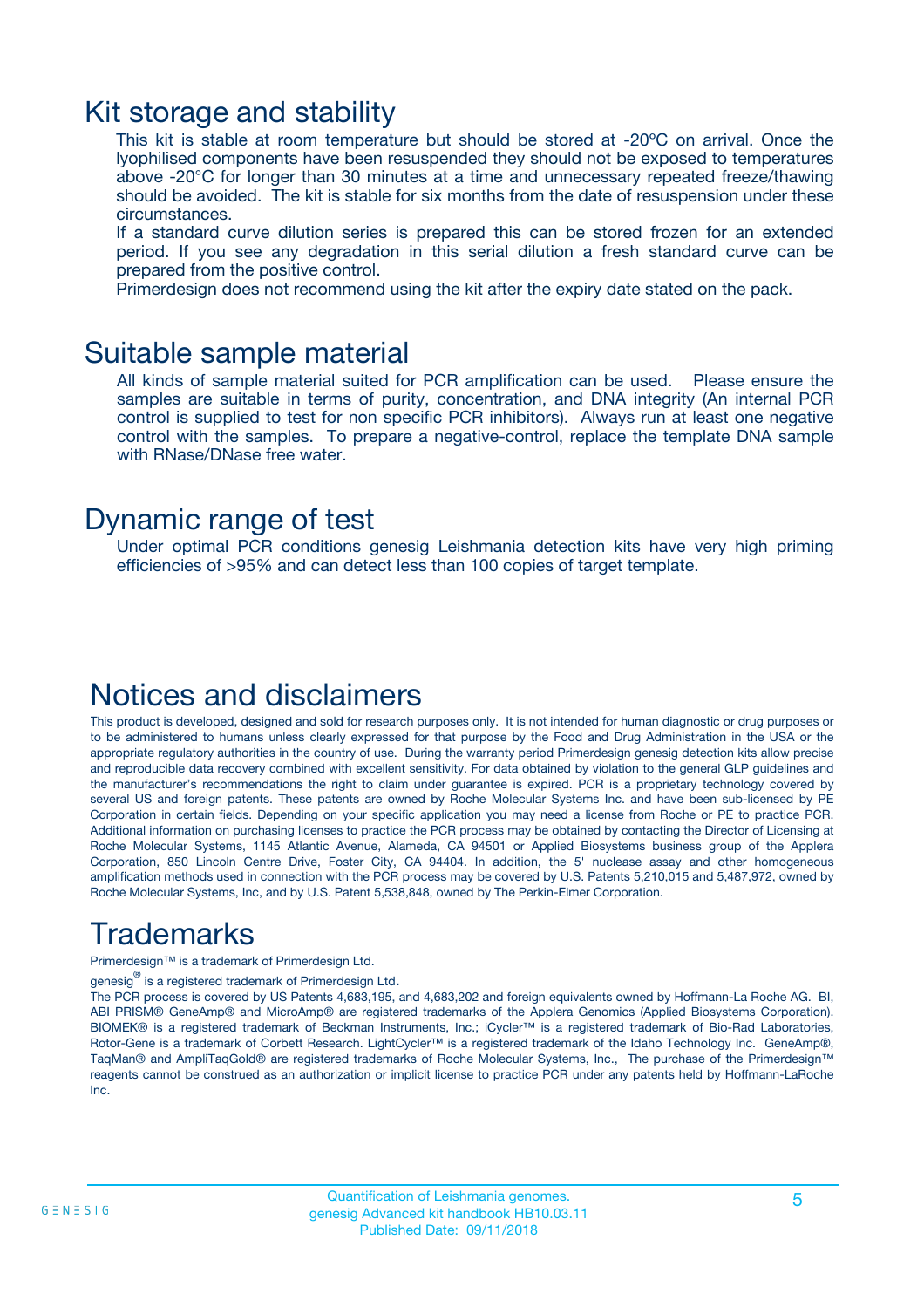# Principles of the test

#### **Real-time PCR**

A Leishmania specific primer and probe mix is provided and this can be detected through the FAM channel.

The primer and probe mix provided exploits the so-called TaqMan® principle. During PCR amplification, forward and reverse primers hybridize to the Leishmania DNA. A fluorogenic probe is included in the same reaction mixture which consists of a DNA probe labeled with a 5`-dye and a 3`-quencher. During PCR amplification, the probe is cleaved and the reporter dye and quencher are separated. The resulting increase in fluorescence can be detected on a range of qPCR platforms.

#### **Positive control**

For copy number determination and as a positive control for the PCR set up, the kit contains a positive control template. This can be used to generate a standard curve of Leishmania copy number / Cq value. Alternatively the positive control can be used at a single dilution where full quantitative analysis of the samples is not required. Each time the kit is used, at least one positive control reaction must be included in the run. A positive result indicates that the primers and probes for detecting the target Leishmania gene worked properly in that particular experimental scenario. If a negative result is obtained the test results are invalid and must be repeated. Care should be taken to ensure that the positive control does not contaminate any other kit component which would lead to false-positive results. This can be achieved by handling this component in a Post PCR environment. Care should also be taken to avoid cross-contamination of other samples when adding the positive control to the run. This can be avoided by sealing all other samples and negative controls before pipetting the positive control into the positive control well.

#### **Negative control**

To validate any positive findings a negative control reaction should be included every time the kit is used. For this reaction the RNase/DNase free water should be used instead of template. A negative result indicates that the reagents have not become contaminated while setting up the run.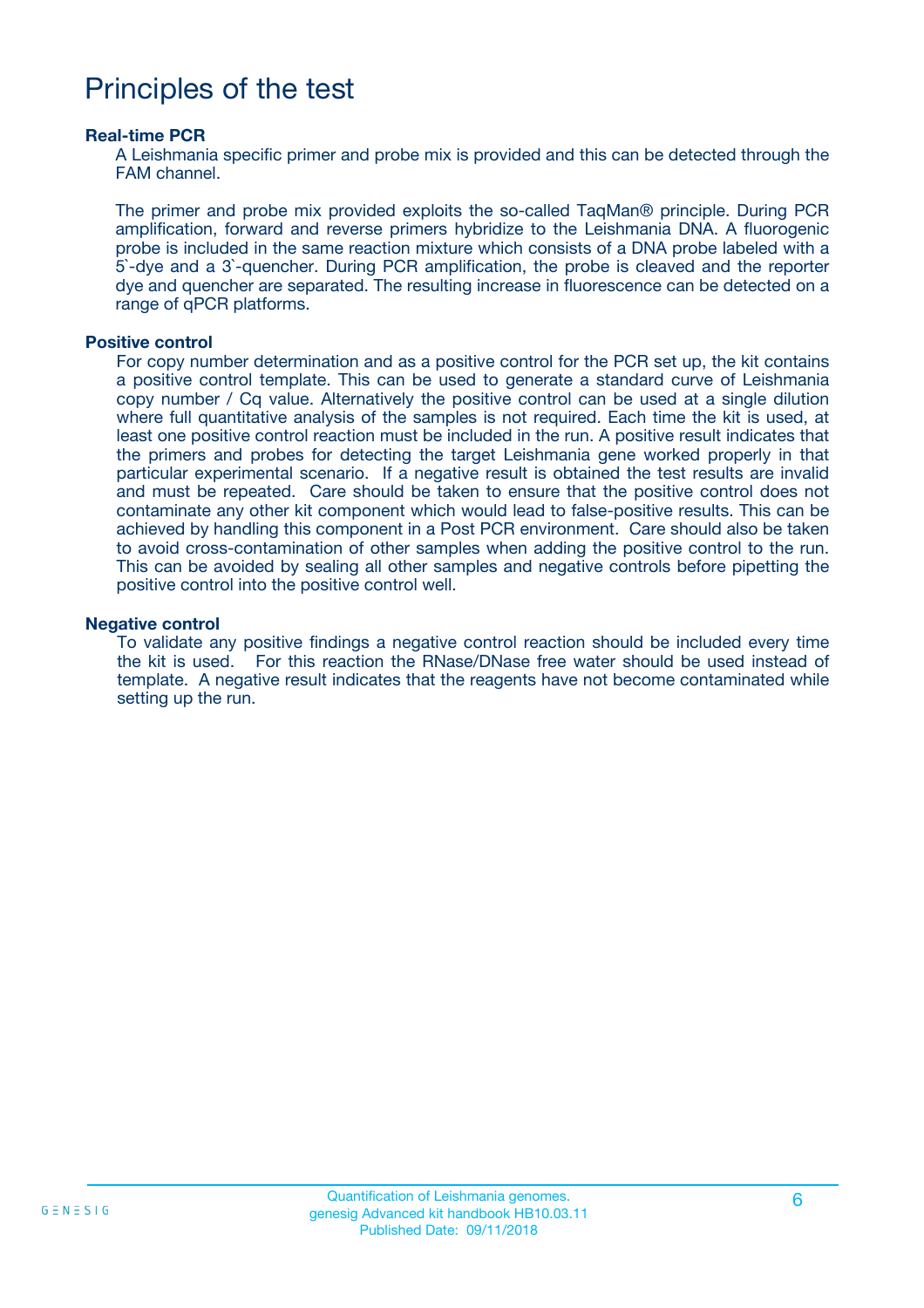#### **Internal DNA extraction control**

When performing DNA extraction, it is often advantageous to have an exogenous source of DNA template that is spiked into the lysis buffer. This control DNA is then co-purified with the sample DNA and can be detected as a positive control for the extraction process. Successful co-purification and qPCR for the control DNA also indicates that PCR inhibitors are not present at a high concentration.

A separate primer and probe mix are supplied with this kit to detect the exogenous DNA using qPCR. The primers are present at PCR limiting concentrations which allows multiplexing with the target sequence primers. Amplification of the control DNA does not interfere with detection of the Leishmania target DNA even when present at low copy number. The Internal control is detected through the VIC channel and gives a Cq value of 28+/-3.

#### **Endogenous control**

To confirm extraction of a valid biological template, a primer and probe mix is included to detect an endogenous gene. Detection of the endogenous control is through the FAM channel and it is NOT therefore possible to perform a multiplex with the Leishmania primers. A poor endogenous control signal may indicate that the sample did not contain sufficient biological material.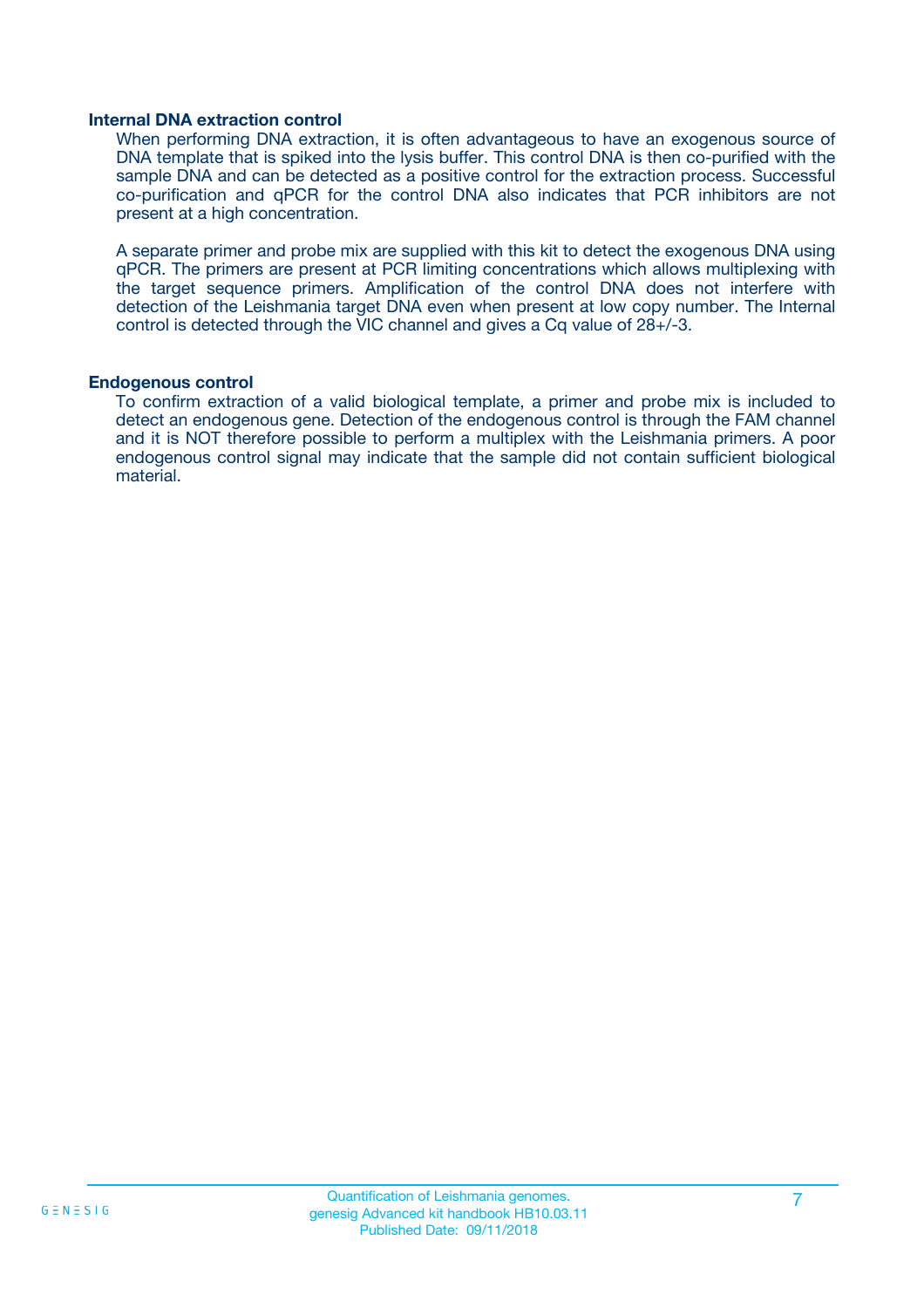### Resuspension protocol

To minimize the risk of contamination with foreign DNA, we recommend that all pipetting be performed in a PCR clean environment. Ideally this would be a designated PCR lab or PCR cabinet. Filter tips are recommended for all pipetting steps.

- **1. Pulse-spin each tube in a centrifuge before opening.** This will ensure lyophilised primer and probe mix is in the base of the tube and is not spilt upon opening the tube.
- **2. Resuspend the primer/probe mixes in the RNase/DNase free water supplied, according to the table below:**

To ensure complete resuspension, vortex each tube thoroughly.

| Component - resuspend in water                       |          |  |
|------------------------------------------------------|----------|--|
| <b>Pre-PCR pack</b>                                  |          |  |
| Leishmania primer/probe mix (BROWN)                  | $165$ µl |  |
| Internal extraction control primer/probe mix (BROWN) | $165$ µl |  |
| Endogenous control primer/probe mix (BROWN)          | 165 µl   |  |

**3. Resuspend the internal control template and positive control template in the template preparation buffer supplied, according to the table below:** To ensure complete resuspension, vortex each tube thoroughly.

| Component - resuspend in template preparation buffer |  |  |  |
|------------------------------------------------------|--|--|--|
| <b>Pre-PCR heat-sealed foil</b>                      |  |  |  |
| Internal extraction control DNA (BLUE)               |  |  |  |
| <b>Post-PCR heat-sealed foil</b>                     |  |  |  |
| Leishmania Positive Control Template (RED) *         |  |  |  |

\* This component contains high copy number template and is a VERY significant contamination risk. It must be opened and handled in a separate laboratory environment, away from the other components.

# DNA extraction

The internal extraction control DNA can be added either to the DNA lysis/extraction buffer or to the DNA sample once it has been resuspended in lysis buffer.

**DO NOT add the internal extraction control DNA directly to the unprocessed biological sample as this will lead to degradation and a loss in signal.**

- **1. Add 4µl of the Internal extraction control DNA (BLUE) to each sample in DNA lysis/extraction buffer per sample.**
- **2. Complete DNA extraction according to the manufacturers protocols.**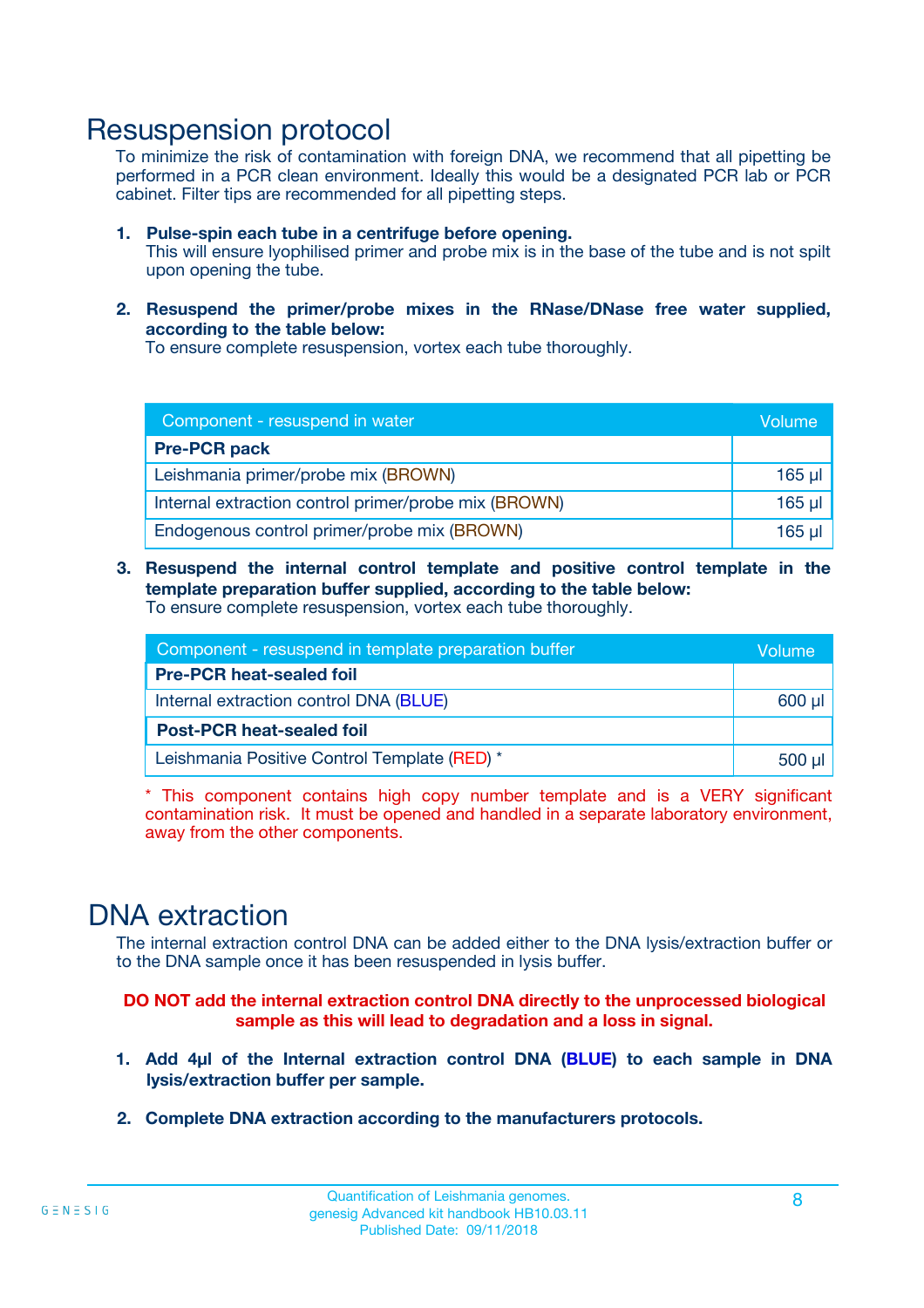# qPCR detection protocol

**1. For each DNA sample prepare a reaction mix according to the table below:** Include sufficient reactions for positive and negative controls.

| Component                                            | Volume   |
|------------------------------------------------------|----------|
| oasig or PrecisionPLUS 2X qPCR Master Mix            | $10 \mu$ |
| Leishmania primer/probe mix (BROWN)                  | 1 µI l   |
| Internal extraction control primer/probe mix (BROWN) | 1 µl     |
| <b>RNase/DNase free water (WHITE)</b>                | $3 \mu$  |
| <b>Final Volume</b>                                  | 15 µl    |

**2. For each DNA sample prepare an endogenous control reaction according to the table below (Optional):**

**This control reaction will provide useful information regarding the quality of the biological sample.**

| Component                                   | Volume          |
|---------------------------------------------|-----------------|
| oasig or PrecisionPLUS 2X qPCR Master Mix   | $10 \mu$        |
| Endogenous control primer/probe mix (BROWN) | 1 µI            |
| <b>RNase/DNase free water (WHITE)</b>       | 4 µl            |
| <b>Final Volume</b>                         | 15 <sub>µ</sub> |

- **3. Pipette 15µl of each mix into individual wells according to your qPCR experimental plate set up.**
- **4. Prepare sample DNA templates for each of your samples.**
- **5. Pipette 5µl of DNA template into each well, according to your experimental plate set up.**

For negative control wells use 5µl of RNase/DNase free water. The final volume in each well is 20ul.

**6. If a standard curve is included for quantitative analysis, prepare a reaction mix according to the table below:**

| Component                                 | Volume          |
|-------------------------------------------|-----------------|
| oasig or PrecisionPLUS 2X qPCR Master Mix | 10 $\mu$        |
| Leishmania primer/probe mix (BROWN)       |                 |
| <b>RNase/DNase free water (WHITE)</b>     | 4 µl            |
| <b>Final Volume</b>                       | 15 <sub>µ</sub> |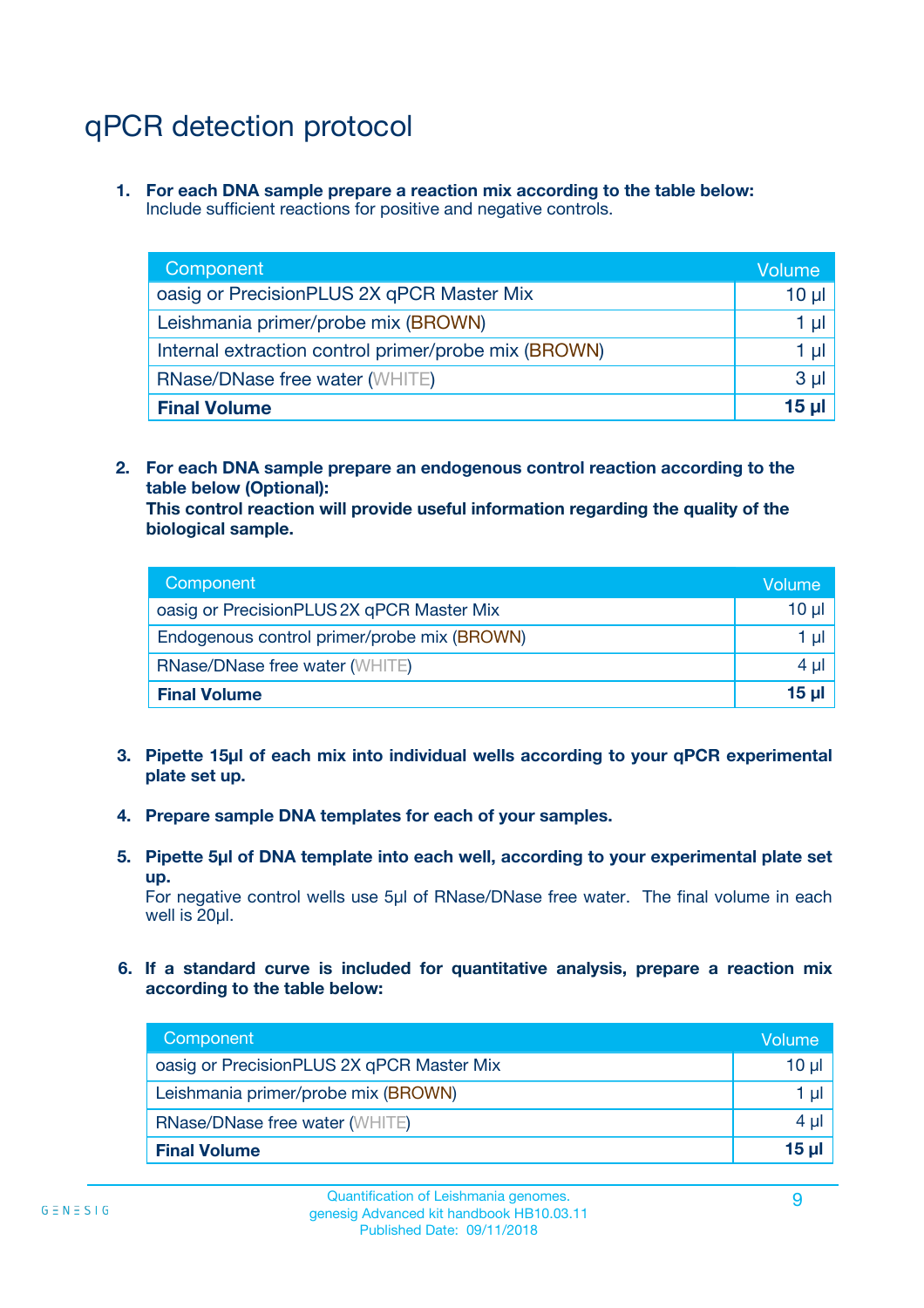#### **7. Preparation of standard curve dilution series.**

- 1) Pipette 90µl of template preparation buffer into 5 tubes and label 2-6
- 2) Pipette 10µl of Positive Control Template (RED) into tube 2
- 3) Vortex thoroughly
- 4) Change pipette tip and pipette 10µl from tube 2 into tube 3
- 5) Vortex thoroughly

Repeat steps 4 and 5 to complete the dilution series

| <b>Standard Curve</b>         | <b>Copy Number</b>     |
|-------------------------------|------------------------|
| Tube 1 Positive control (RED) | $2 \times 10^5$ per µl |
| Tube 2                        | $2 \times 10^4$ per µl |
| Tube 3                        | $2 \times 10^3$ per µl |
| Tube 4                        | $2 \times 10^2$ per µl |
| Tube 5                        | 20 per µl              |
| Tube 6                        | 2 per µl               |

**8. Pipette 5µl of standard template into each well for the standard curve according to your experimental plate set up.**

#### The final volume in each well is 20µl.

# qPCR amplification protocol

Amplification conditions using oasig or PrecisionPLUS 2X qPCR Master Mix.

|             | <b>Step</b>       | <b>Time</b>     | Temp    |
|-------------|-------------------|-----------------|---------|
|             | Enzyme activation | 2 min           | 95 °C   |
| Cycling x50 | Denaturation      | 10 <sub>s</sub> | 95 $°C$ |
|             | DATA COLLECTION * | 60 s            | 60 °C   |

\* Fluorogenic data should be collected during this step through the FAM and VIC channels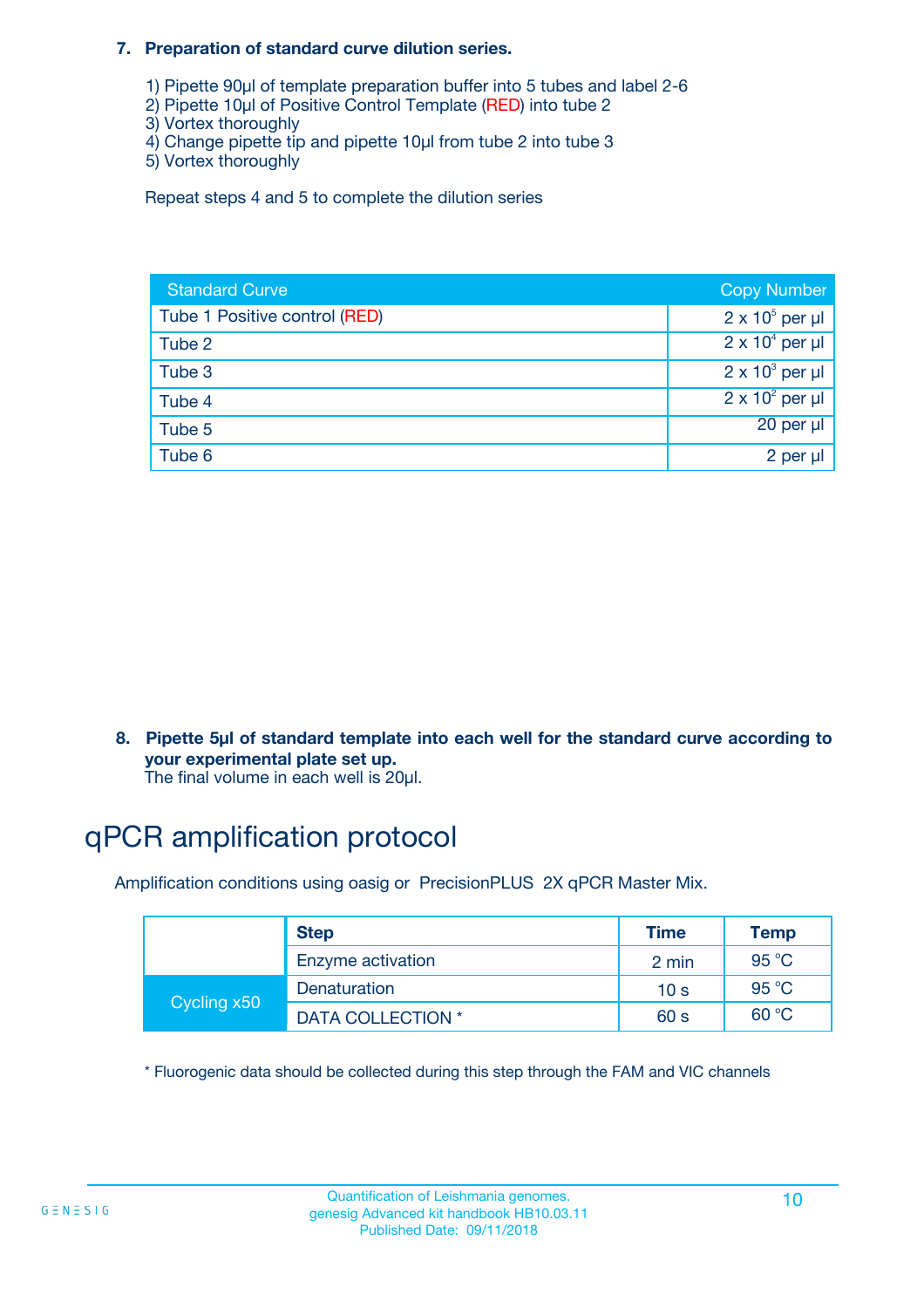# Interpretation of results

| <b>Target</b><br>(FAM) | <b>Internal</b><br>control<br>(NIC) | <b>Positive</b><br>control | <b>Negative</b><br>control | Interpretation                                                                                                  |
|------------------------|-------------------------------------|----------------------------|----------------------------|-----------------------------------------------------------------------------------------------------------------|
| $\leq 30$              | $+ 1 -$                             | ÷                          |                            | <b>POSITIVE QUANTITATIVE RESULT</b><br>calculate copy number                                                    |
| > 30                   | ٠                                   | ÷                          |                            | <b>POSITIVE QUANTITATIVE RESULT</b><br>calculate copy number                                                    |
| > 30                   |                                     | ÷                          |                            | <b>POSITIVE QUALITATIVE RESULT</b><br>do not report copy number as this<br>may be due to poor sample extraction |
|                        | ÷                                   | ÷                          |                            | <b>NEGATIVE RESULT</b>                                                                                          |
| $+ 1 -$                | $+ 1 -$                             | ÷                          | $\leq$ 35                  | <b>EXPERIMENT FAILED</b><br>due to test contamination                                                           |
| $+$ / -                | $+ 1 -$                             | ÷                          | > 35                       | $\star$                                                                                                         |
|                        |                                     | ÷                          |                            | <b>SAMPLE PREPARATION FAILED</b>                                                                                |
|                        |                                     |                            | $+$ /                      | <b>EXPERIMENT FAILED</b>                                                                                        |

Positive control template (**RED**) is expected to amplify between Cq 16 and 23. Failure to satisfy this quality control criterion is a strong indication that the experiment has been compromised.

\*Where the test sample is positive and the negative control is positive with a  $Ca > 35$ , the sample must be reinterpreted based on the relative signal strength of the two results:



If the sample amplifies  $> 5$  Cq earlier than the negative control then the sample should be reinterpreted (via the table above) with the negative control verified as negative.



If the sample amplifies  $< 5$  Cq earlier than the negative control then the positive sample result is invalidated and<br>the result should be determined  $the$  result should be inconclusive due to test contamination. The test for this sample should be repeated.